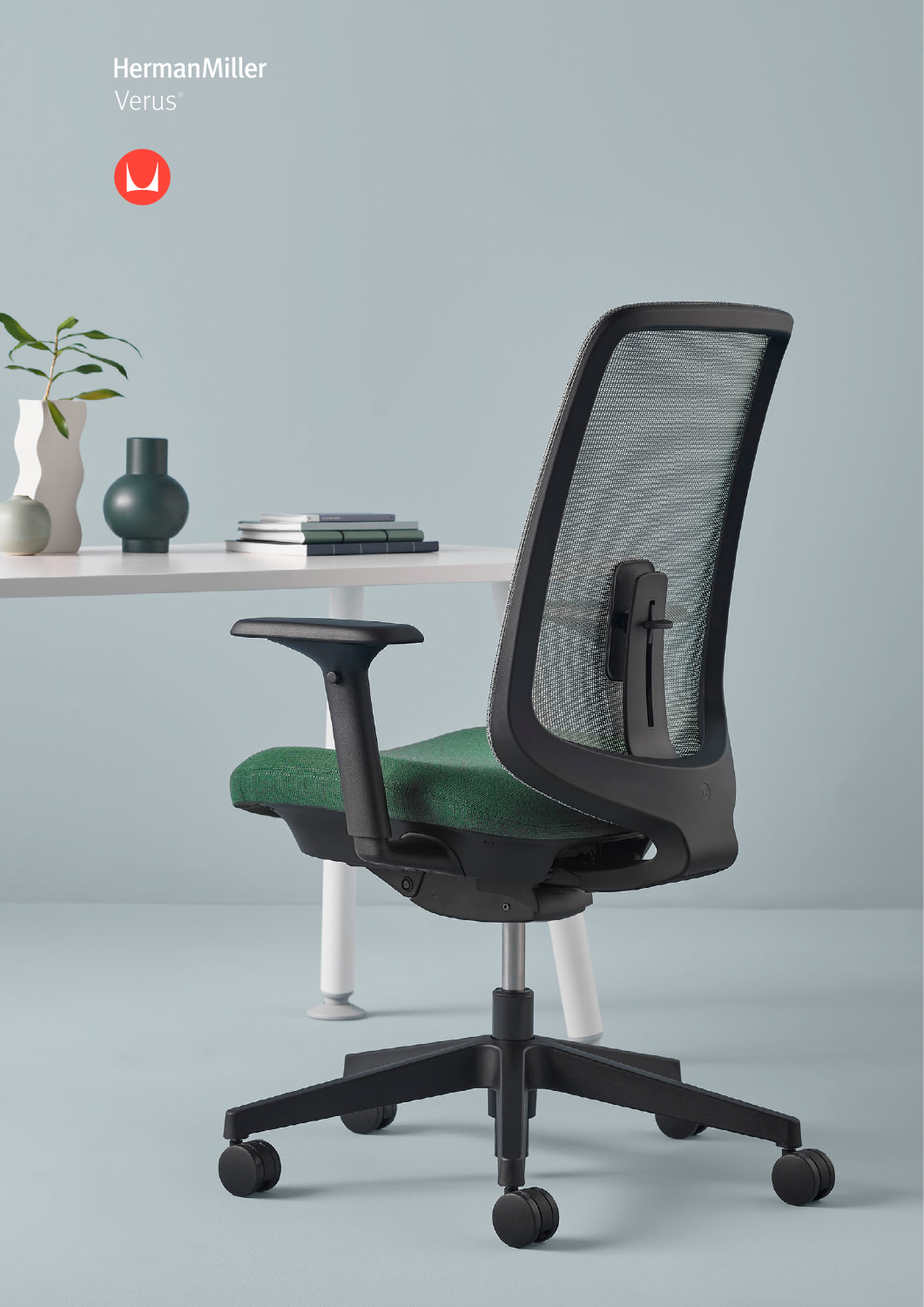Comfort and ergonomic support at an attainable price



## **Verus**

Verus redefines what an affordable work chair can be. Engineered to assure ergonomic alignment and support, it gives people both short-term and long-term comfort at an equally comfortable price. And with a quiet, versatile form, it flexes easily to any aesthetic both in the workplace and at home.

Verus is guaranteed to work as hard as the people who use it: manufactured to our highest quality standards, Verus is backed by a 12-year, three-shift warranty.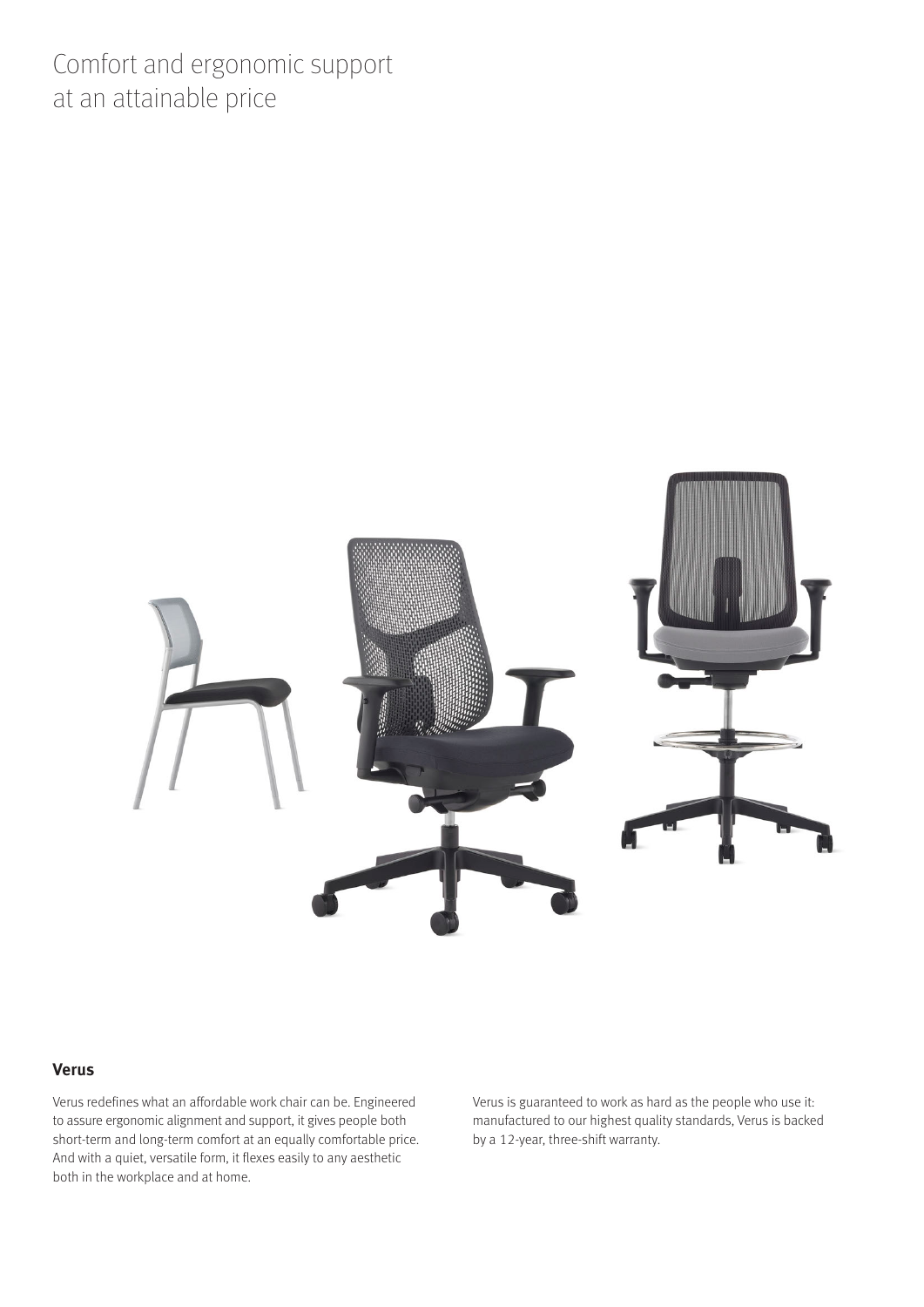# **Performance**

Verus's built-in sacral reinforcement keeps the spine properly aligned, and options for adjustable lumbar support add comfort and stability for total spinal support. Verus's TriFlex™ back option offers ergonomic performance with even more durability: engineered flex patterning made from easy-to-clean polymer defines three ergonomic zones – sacral and lower lumbar, centreline spine, and upper scapula – to form, ventilate, and move with your body for a strong, comfortable fit.

## **Design**

Verus has a versatile design that flexes easily to any work space aesthetic. Its quiet form comes in a range of colours and fabrics and includes the option for a suspension or TriFlex back.



Verus's TriFlex back option is made from durable, easy-to-clean polymer that excels in any work environment – office, learning, or at home.



Verus's built-in ergonomic support comes in two different back options: TriFlex or suspension.